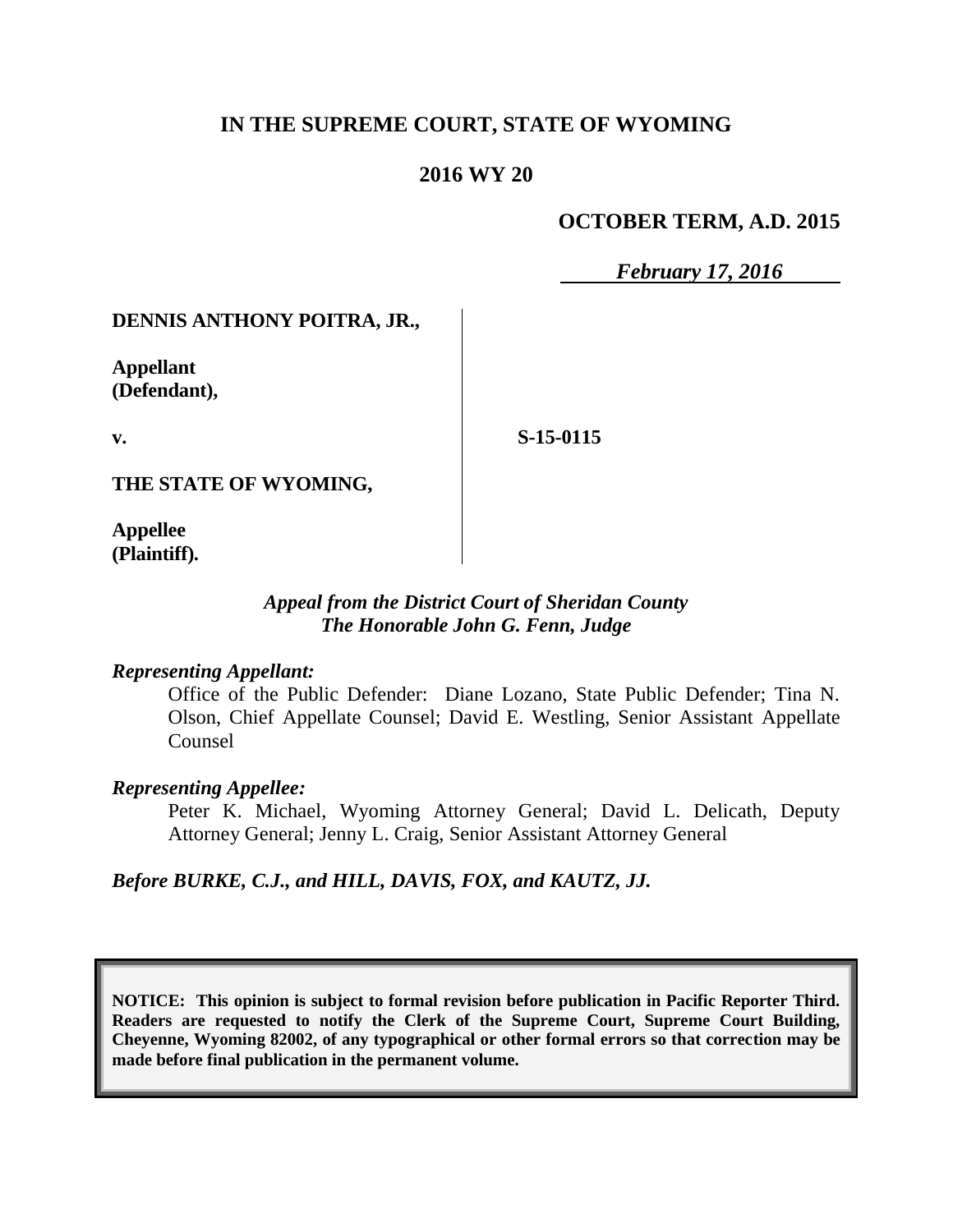**DAVIS**, Justice.

l

[¶1] Appellant Dennis Anthony Poitra, Jr., filed a motion to reduce his sentence of life without the possibility of parole to life as a matter of law. In support of his motion, he argued before the district court that because two juvenile codefendants may receive life sentences with the possibility of parole due to a United States Supreme Court decision and changes in the Wyoming Statutes, his sentence should be the same because he was just over the age of majority and no more mature when the crimes were committed.

[¶2] On appeal, Poitra argues that his sentence violates the Eighth Amendment prohibition against cruel and unusual punishment and denies him equal protection under the Fourteenth Amendment. 1 Because the constitutional issues were not raised below, because the equal protection argument is not cogently presented on appeal, and because the Eighth Amendment claim is not of a fundamental nature, we affirm.

## **ISSUES**

[¶3] We restate the issues as we have been able to distill them from the briefs as follows:

1. Can Poitra raise an Eighth Amendment cruel and unusual punishment claim for the first time on appeal?

2. Can Poitra raise a Fourteenth Amendment equal protection claim for the first time on appeal?

3. If neither claim was preserved, did the district court abuse its discretion in denying the motion for sentence reduction?

## **FACTS**

[¶4] Mr. Poitra was convicted of felony first-degree murder, aggravated burglary, and conspiracy to commit aggravated burglary for the part he played in the murder of Sheridan resident Robert Ernst in 2009. The acts that led to that conviction, and to the convictions of his codefendants, Wyatt Bear Cloud and Dharminder Vir Sen, are described in greater detail in *Poitra v. State*, 2012 WY 58, 275 P.3d 478 (Wyo. 2012) (*Poitra I*), *Bear Cloud v. State*, 2012 WY 16, 275 P.3d 377 (Wyo. 2012) (*Bear Cloud I*), *cert. granted & judgment vacated by* 133 S.Ct. 183, 184 L.Ed.2d 5 (2012), and *Sen v. State*, 2013 WY 47, 301 P.3d 106 (Wyo. 2013).

<sup>&</sup>lt;sup>1</sup> Arguments based upon constitutional violations are usually brought through a motion to correct an illegal sentence pursuant to Wyoming Rule of Criminal Procedure 35(a).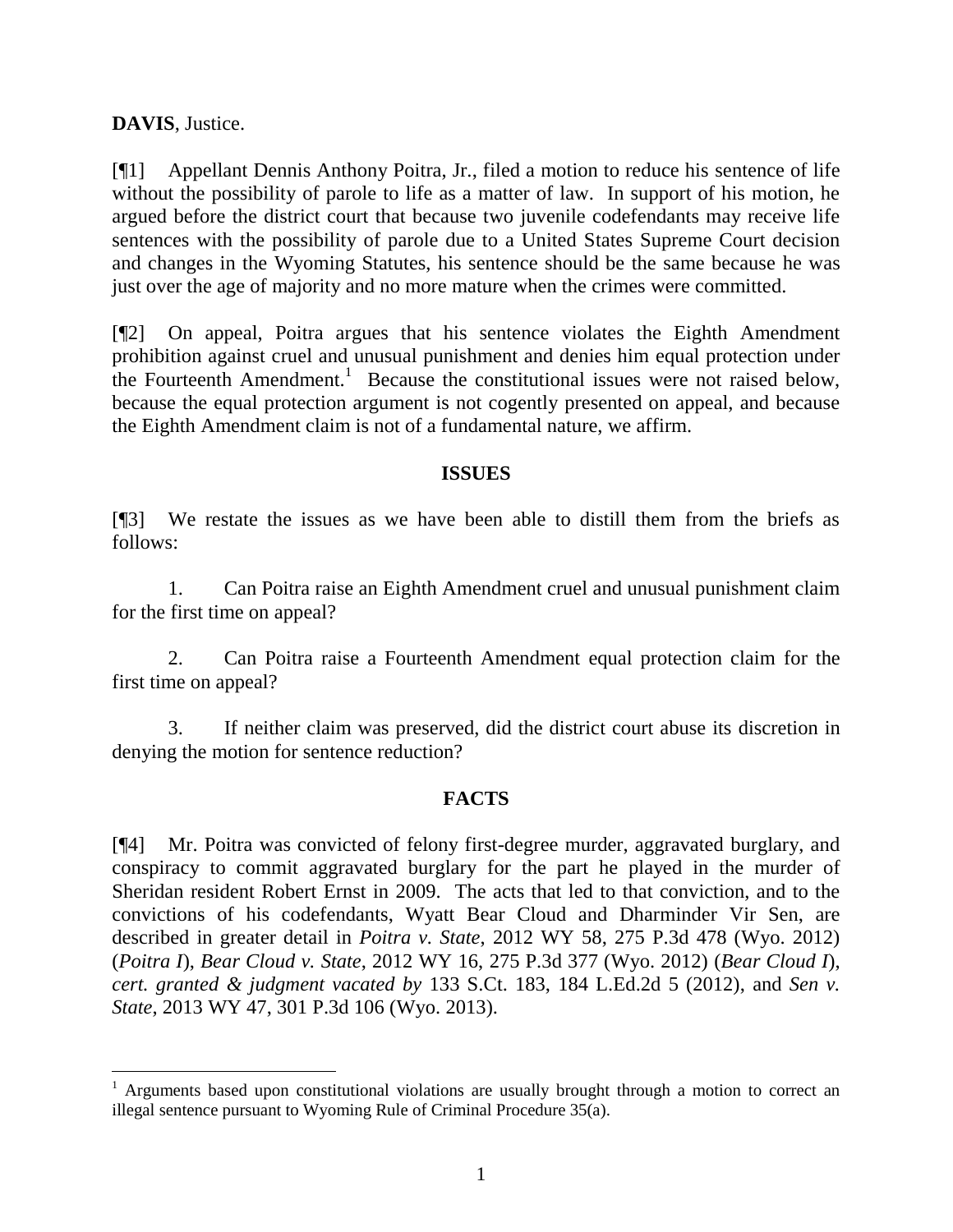[¶5] Poitra had just turned nineteen when the crimes were committed. Bear Cloud was sixteen, and Sen was fifteen. It is not necessary to restate the facts leading to their convictions in detail, but we will provide a brief summary for context. At some point, Poitra joined in a plan the two juveniles had conceived to commit home invasion robberies. Bear Cloud and Sen had broken into a pickup truck and stolen a 9 mm handgun, and the group somehow also collected a knife and a landscaping timber to be used as a club. They donned black bandanas and dark clothing to conceal their identities during the planned nighttime robberies.

[¶6] Poitra, carrying the handgun and a knife, cut a screen covering an open window at the Ernst home in the early hours of August 26, 2009. He entered the dwelling and let Bear Cloud and Sen in through a door. The group found a little cash, and Sen evidently decided to scare the Ernsts into opening a safe on the premises in the hopes of finding more to steal. He took the gun from Poitra, and the two of them entered the Ernsts' bedroom. Sen said something that woke Mr. Ernst, who told them to get out of his house. Sen then shot him three times, killing him.

[¶7] Poitra was tried and sentenced to life without possibility of parole on the felony first-degree murder conviction, and to twenty to twenty-five years for the crimes of conspiracy to commit aggravated burglary and aggravated burglary. The sentences are to run consecutively. We affirmed the convictions and sentences in *Poitra I, supra*.

[¶8] Because Poitra refers to the fate of his codefendants, we will briefly digress to explain their appeals in limited fashion. Bear Cloud pled guilty to first-degree felony murder, as well as conspiracy to commit aggravated burglary and aggravated burglary. He was sentenced to life as a matter of law on the murder conviction, and we affirmed each of his convictions and sentences in *Bear Cloud I,* ¶ 2, 275 P.3d at 383.

[¶9] Bear Cloud petitioned the United States Supreme Court for certiorari, which was granted. That Court vacated the judgment against him and remanded to us for reconsideration of his sentence in light of *Miller v. Alabama*, 567 U.S. ----, 132 S.Ct. 2455, 183 L.Ed.2d 407 (2012), which it decided after we had rendered our decision in *Bear Cloud I*. In *Miller*, the Court held that the Eighth Amendment forbids a sentencing scheme that mandates life in prison without a realistic possibility of parole for juvenile offenders. 132 S.Ct. at 2469. The decision requires an individualized sentencing hearing before a life sentence without possibility of parole could be imposed on a juvenile. We held on remand that the possibility of executive clemency under Wyoming Statutes did not provide the equivalent of a realistic possibility for parole, and that Wyoming's sentencing and parole scheme therefore violated the Eighth Amendment under *Miller*. *Bear Cloud v. State*, 2013 WY 18, ¶ 34, 294 P.3d 36, 45 (Wyo. 2013) (*Bear Cloud II*). We remanded to the district court with instructions to conduct the individualized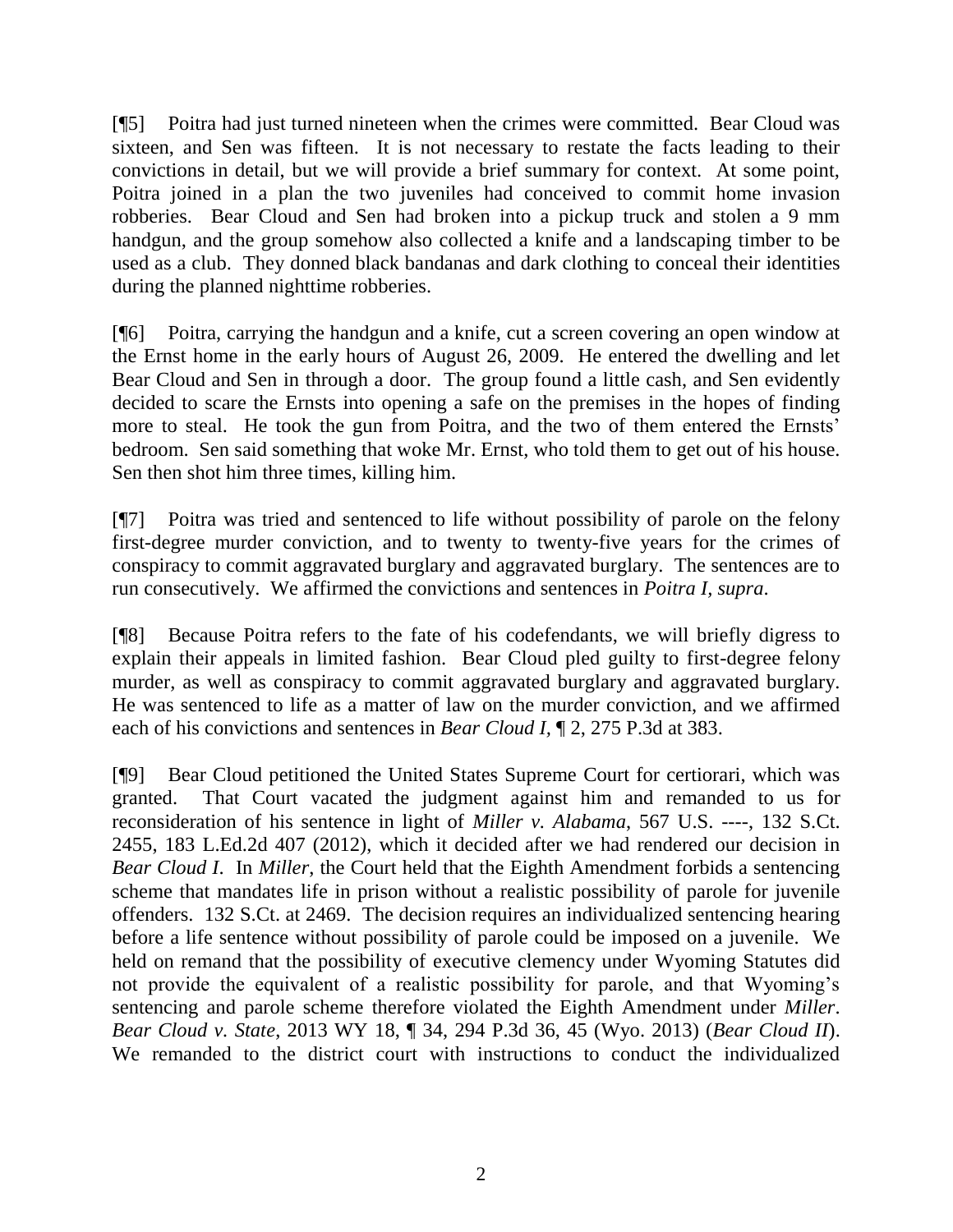sentencing hearing required by *Miller*, which could require it to set a date upon which Bear Cloud would become eligible for parole on his murder conviction.<sup>2</sup>

[¶10] Dharminder Vir Sen was convicted of first degree murder, aggravated burglary, and conspiracy to commit aggravated burglary for his participation in the crimes already described. He was sentenced to life without the possibility of parole on the murder conviction. He appealed his convictions and his sentences. We affirmed the convictions, but we also vacated all sentences and remanded for resentencing consistent with *Miller* and *Bear Cloud II*. *Sen*, ¶ 52, 301 P.3d at 127-28. 3,4

[¶11] Poitra timely sought a sentence reduction under Wyoming Rule of Criminal Procedure  $35(b)$ .<sup>5</sup> He asked the district court to reduce his sentence for the murder conviction to life as a matter of law from life without possibility of parole. Such a reduction could allow the Governor of the State of Wyoming to commute his sentence to a term of years, which might in turn allow him parole at some unknown time.<sup>6</sup> The State

(b) *Reduction*. -- A motion to reduce a sentence may be made, or the court may reduce a sentence without motion, within one year after the sentence is imposed or probation is revoked, or within one year after receipt by the court of a mandate issued upon affirmance of the judgment or dismissal of the appeal, or within one year after entry of any order or judgment of the Wyoming Supreme Court denying review of, or having the effect of upholding, a judgment of conviction or probation revocation. The court shall determine the motion within a reasonable time. Changing a sentence from a sentence of incarceration to a grant of probation shall constitute a permissible reduction of sentence under this subdivision. The court may determine the motion with or without a hearing.

#### W.R.Cr.P. 35(b).

<sup>6</sup> "A sentence of life or life imprisonment which is not specifically designated as a sentence of life imprisonment without parole is subject to commutation by the governor. A person sentenced to life or

l <sup>2</sup> Bear Cloud returned to this Court once again after resentencing in *Bear Cloud v. State*, 2014 WY 113, 334 P.3d 132 (Wyo. 2014) (*Bear Cloud III*). In this third appeal he argued, among other things, that the aggregate sentences imposed for felony murder, accessory to aggravated burglary, and aggravated burglary created a de facto sentence of life without possibility of parole in violation of the Eighth Amendment and *Miller v. Alabama*. We remanded for the district court to conduct an individualized sentencing hearing and reconsider the aggregate effect of the sentences in light of *Miller* and *Bear Cloud II*.

<sup>&</sup>lt;sup>3</sup> In 2013, the Wyoming legislature weighed in, amending existing statutes to provide that persons under the age of eighteen at the time they committed first degree murder "shall be punished by life imprisonment," but adding that they shall nonetheless be eligible for parole after serving twenty-five years of incarceration. 2013 Wyo. Sess. Laws, ch. 18, § 1 (amending Wyo. Stat. Ann. §§ 6-2-101(b) and 6-10-301(c)). In his briefing, Poitra did not refer to this statute, which by its terms clearly does not apply to him because he was over the age of eighteen years when the crime was committed.

<sup>&</sup>lt;sup>4</sup> We remanded Mr. Sen's case once again on the stipulation of the parties that the aggregate sentences he received should be reviewed under *Bear Cloud III*. Order, *Sen v. State*, 2014 WY 148, 337 P.3d 1156 (Wyo. 2014). 5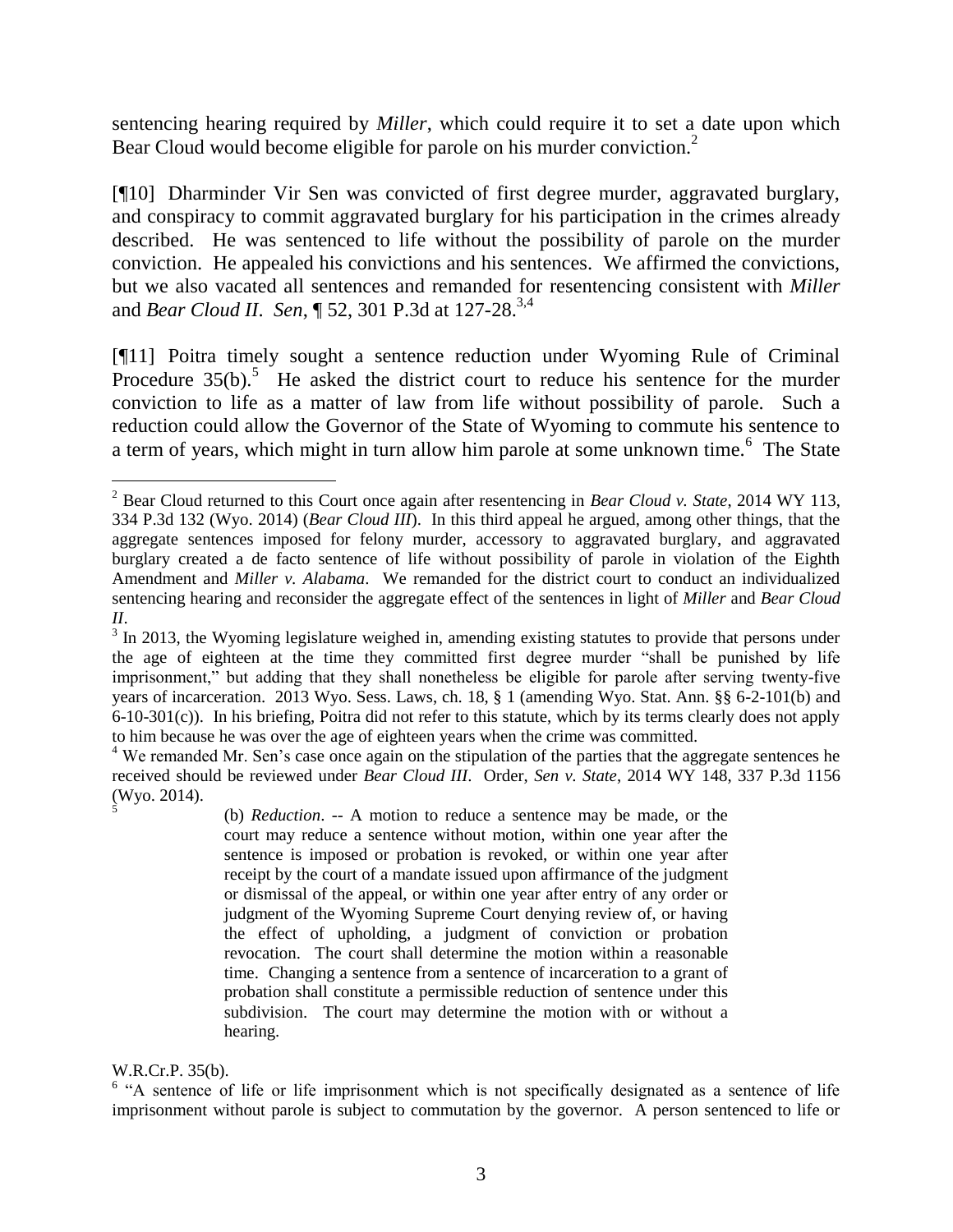objected to any sentence reduction, and the district court held a hearing on the application.

[¶12] The district court denied Poitra's motion for sentence reduction, referring to his extensive juvenile record and his turbulent history in the Sheridan County Detention Center and then the Wyoming State Penitentiary. It found that he was an ongoing threat to public safety. It also noted that Poitra's case was different from his juvenile codefendants because he was an adult at the time the murder was committed. His case therefore did not fall within the requirements of *Miller v. Alabama* and *Bear Cloud II*, which narrowly apply to juveniles who must be under the age of eighteen.

[¶13] Poitra timely perfected this appeal.

## **STANDARD OF REVIEW**

[¶14] Poitra now argues on appeal that his life sentence without the possibility of parole violates the Eighth Amendment prohibition against cruel and unusual punishment, as well as the Equal Protection Clause of the Fourteenth Amendment. If these issues could be considered by this Court, such questions of law would be reviewed de novo, rather than for an abuse of discretion as they would normally be for denial of a motion for sentence reduction. *Compare Bear Cloud III*, ¶ 13, 334 P.3d at 137 *with Boucher v. State*, 2012 WY 145, ¶ 6, 288 P.3d 427, 429 (Wyo. 2012). However, as further explained *infra*, his constitutional issues are either not cogently presented or not of such a fundamental nature that this Court will consider them for the first time on appeal.

## **DISCUSSION**

[¶15] The State contends that Poitra did not raise either of the constitutional issues he now asserts in the district court, and that they are therefore waived unless this Court finds them to be jurisdictional or fundamental, citing *Silva v. State*, 2014 WY 155, ¶ 9, 338 P.3d 934, 936 (Wyo. 2014) (quoting *Beldon v. Lampert*, 2011 WY 83, ¶ 11, 251 P.3d 325, 328-29 (Wyo. 2011)), and *Statezny v. State*, 2001 WY 22, ¶ 11, 18 P.3d 641, 644 (Wyo. 2001). It points out that "[i]t is unfair to reverse a ruling of a trial court for reasons that were not presented to it, whether it be legal theories or issues never formally raised in the pleadings nor argued to the trial court," citing *Silva*, ¶ 9, 338 P.3d at 936. It argues that this rule has been applied when the appellant raised constitutional issues regarding sentencing for the first time on appeal, as it contends is the case here, citing *Bhutto v. State*, 2005 WY 78, 114 P.3d 1252 (Wyo. 2005); *Kenyon* 

life imprisonment is not eligible for parole unless the governor has commuted the person's sentence to a term of years." Wyo. Stat. Ann. § 6-10-301(c) (LexisNexis 2009) (amended 2013, *see* n.3, *supra*) (cited by *Bear Cloud II*, ¶ 32, 294 P.3d at 45).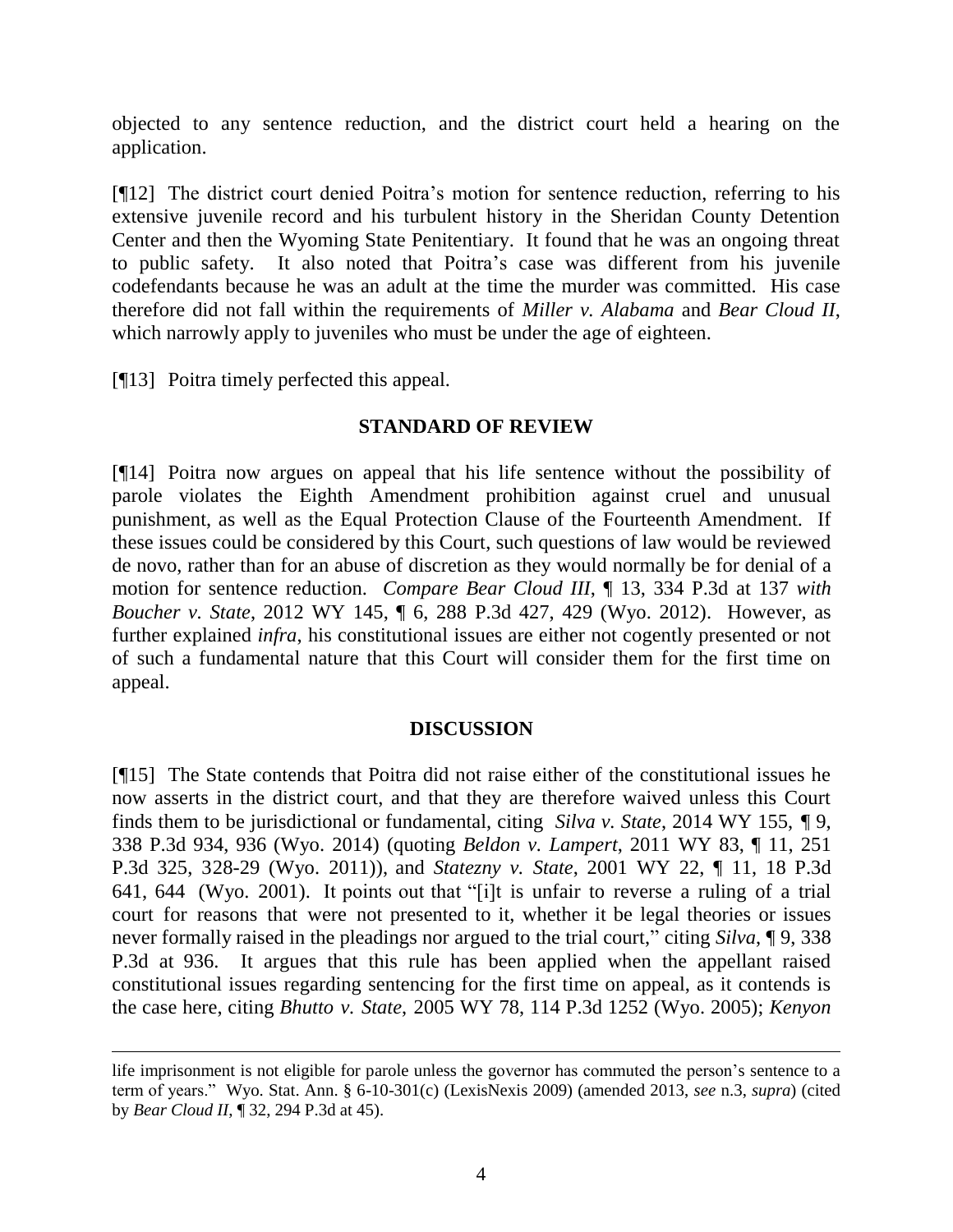*v. State*, 2004 WY 100, 96 P.3d 1016 (Wyo. 2004); and *Apodaca v. State*, 571 P.2d 603 (Wyo. 1977). We agree.

[¶16] Our review of his motion indicates that Poitra sought a sentence reduction due to his claimed good behavior while incarcerated, and his pursuit of a G.E.D. and attending anger management classes. In that motion, he also mentioned *Miller v. Alabama* and the possibility that his codefendants, whose cases had been remanded, could be granted an opportunity for parole while they are still young enough to live a meaningful life, although without elaborating on the argument.

[¶17] At the hearing on the motion, Poitra's attorney made it very clear that she was not asking the district court to rule that he might be entitled to parole at all, but only that it should reduce his sentence to life as a matter of law to allow him the remote chance of commutation to a term of years from some future governor, after which he could be considered for parole. Poitra's counsel and the district court discussed the fact that his co-conspirators had a chance at a better fate than that, and specifically mentioned proportionality between their sentences and with the sentences of other juvenile offenders.

[¶18] The record tells us that Poitra did not argue an Eighth Amendment proportionality claim at the hearing. Instead, his contention was that because the juvenile codefendants may receive lesser sentences due to the United States Supreme Court's pronouncement in *Miller*, he should have the same sentence of life according to law because he was only nineteen at the time of the crime. This was an appeal to the district court's sentencing discretion and a call for what he claims was fairness under the circumstances.

[¶19] The record is devoid of anything that would tell the district court that Poitra was claiming that his sentence was unconstitutional under the Eighth Amendment – the limited references to that provision and *Miller* were simply not sufficient to do so. We must therefore find that Poitra did not sufficiently raise the *Miller*/Eighth Amendment issues presented in this appeal.

[¶20] Regarding equal protection, there is no reference in the motion for sentence reduction or in the hearing to the Equal Protection Clause of the Fourteenth Amendment, nor to the current claim that the sentences imposed were somehow an improper classification of individuals similarly situated. Accordingly, we can only conclude that Poitra did not sufficiently raise a Fourteenth Amendment equal protection issue before the district court.

[¶21] The next question then becomes whether the constitutional claims Poitra raises for the first time on appeal are cogent enough to evaluate, and if so, whether they are of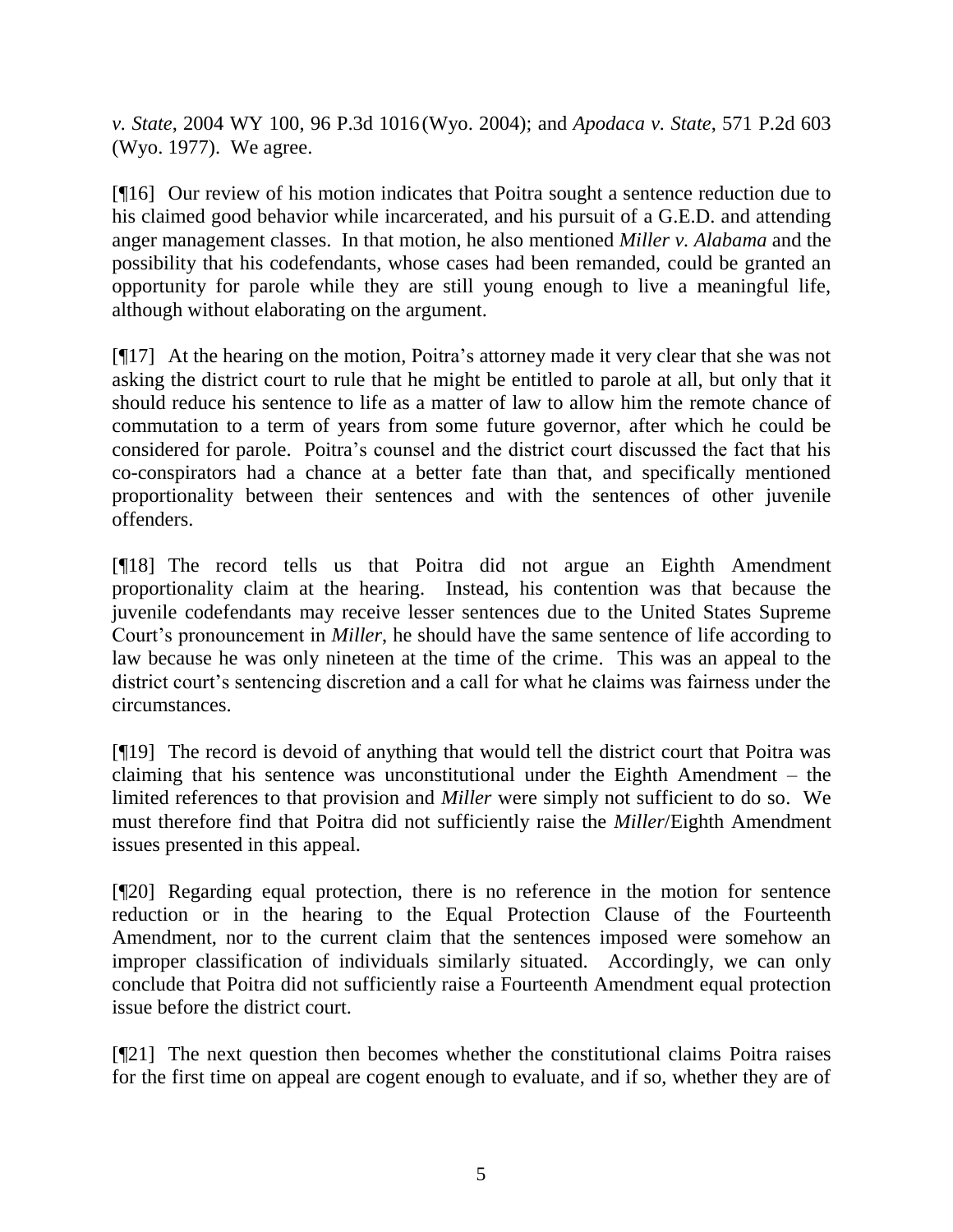such a fundamental nature that we must consider them.<sup>7</sup> See Crofts v. State ex rel. Dep't *of Game & Fish*, 2016 WY 4, ¶ 20, 367 P.3d 619, 624 (Wyo. 2016). Considering first Poitra's attempt to make a Fourteenth Amendment equal protection claim on appeal, we do not find it cogent or supported by any authority. To successfully present an equal protection claim, Poitra must prove that the law in question is unconstitutional. *See Krenning v. Heart Mtn. Irr. Dist*., 2009 WY 11, ¶ 33, 200 P.3d 774, 784 (Wyo. 2009). His burden is a heavy one "in that the appellant must 'clearly and exactly show the unconstitutionality beyond any reasonable doubt.'" *Id.* (quoting *Cathcart v. Meyer*, 2004 WY 49, ¶ 7, 88 P.3d 1050, 1056 (Wyo. 2004)). We presume constitutionality, and any uncertainty must be resolved in favor of the law's constitutionality. *Krenning*, ¶ 33, 200 P.3d at 784. "We apply a three-element test requiring: (1) identification of the legislative classification at issue; (2) identification of the legislative objectives; and (3) determination of whether the legislative classification is rationally related to the achievement of an appropriate legislative purpose." *Id.*

[¶22] Poitra did not attempt to satisfy the aforementioned test. We can make of his argument that he is requesting a sentence reduction to life as a matter of law because that would be fair for him. We note that Wyoming statutes in place before *Miller*  allowed juveniles to be sentenced to life without parole, and that his juvenile codefendant Sen was so sentenced. We remanded for review of that sentence because of the United States Supreme Court's ruling in *Miller*. The proposition that *Miller*, applicable Wyoming Statutes, the exercise of discretion by the sentencing judge, or a combination of all three, violated Poitra's right to equal protection is unsupported by pertinent authority. We therefore decline to consider it. *Manzanares v. State*, 2015 WY 63, ¶ 18, 349 P.3d 969, 972 (Wyo. 2015) (explaining that this Court will not consider issues which are not clearly defined or supported by proper citation or cogent argument).

[¶23] On the other hand, the Eighth Amendment issue raised in this Court is comprehensible, but it is not of such a fundamental nature to warrant our consideration when it was not presented to the district court. *See Crofts*, ¶ 24, 367 P.3d at 625 ("An appellant's assertion of a 'fundamental right' does not necessarily persuade this Court to consider the issue for the first time on appeal."). Poitra makes an argument that is difficult to relate to *Miller v. Alabama*, as he asks only that we somehow find that ripples emanating from that case or the Eighth Amendment required the district court to reduce a sentence of life without the possibility of parole to one of life as a matter of law. *Miller*, on the other hand, directly requires consideration of a meaningful opportunity to parole for those whose crimes were committed when they were under the age of eighteen. 132 S.Ct. at 2469, 2482 (the latter Justice Thomas' summary of the holding); *see also Roper v. Simmons*, 543 U.S. 551, 568, 125 S.Ct. 1183, 1194, 161

<sup>7</sup> We have also held that we may consider jurisdictional issues raised for the first time on appeal. *Silva*, ¶ 9, 338 P.3d at 936-37 (quoting *Belden*, ¶ 11, 251 P.3d at 328-29, which quotes *Erwin v. State*, *Dep't of Fam. Servs.*, 2010 WY 117,  $\P$  15, 237 P.3d 409, 414 (Wyo. 2010)). We perceive no possible argument that the district court lacked jurisdiction and therefore do not address that ground for review.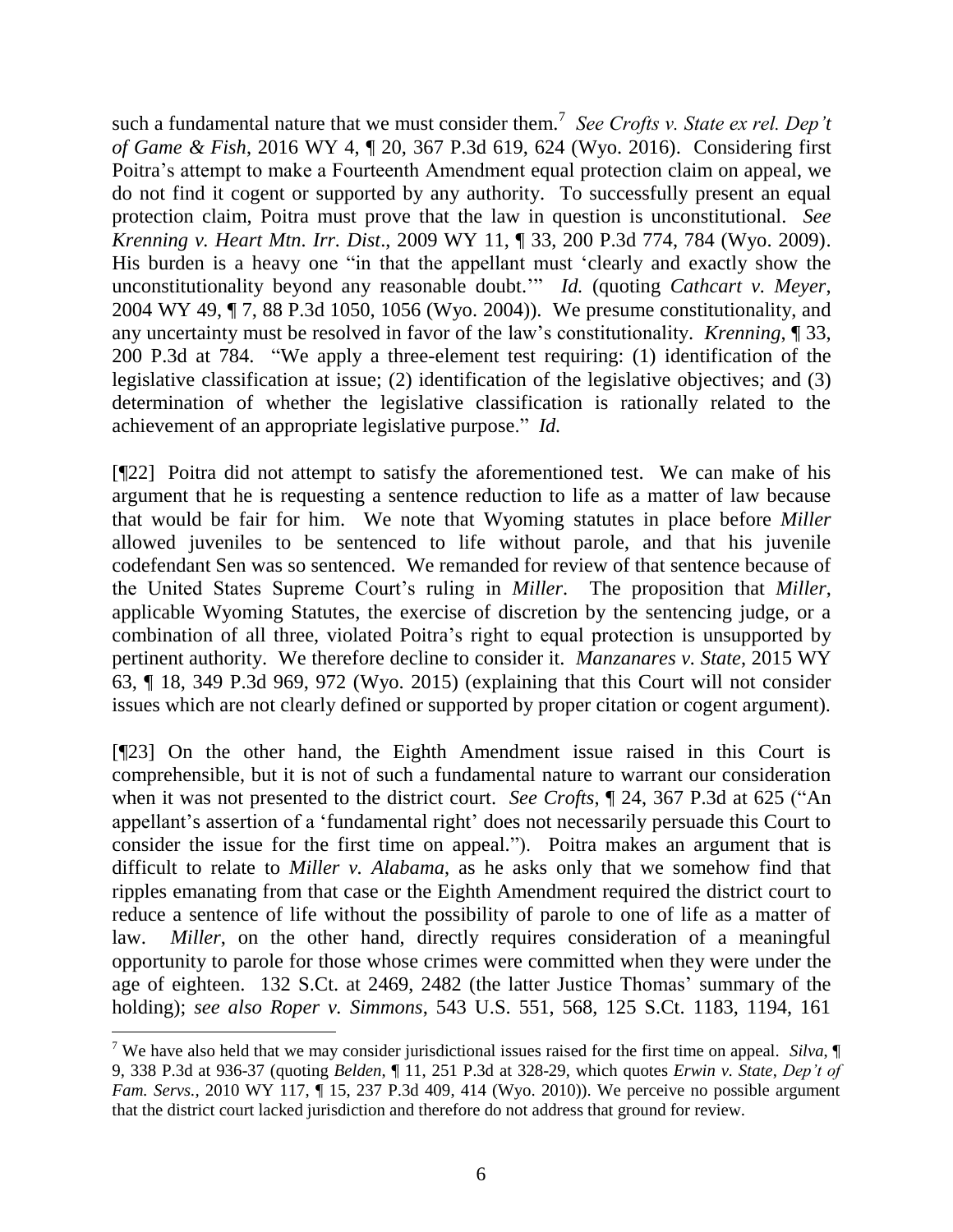L.Ed.2d 1 (2005) (holding that imposing the death penalty on a juvenile, a person under the age of eighteen years, violated the Eighth Amendment). 8 The district court questioned the practical difference between life without parole and life as a matter of law as it might relate to *Miller*, and neither the court nor counsel could think of a case in which a Wyoming governor had commuted a first degree murder conviction of life as a matter of law to a term of years so as to give the Board of Parole jurisdiction to consider release.<sup>9</sup> In other words, Poitra is not really arguing for the kind of relief *Miller* and *Bear Cloud II* might provide.

[¶24] As the State points out, Poitra has not provided any direct authority to show that sentencing him to life without possibility of parole violated *Miller* or the Eighth Amendment. He was an adult at the time the murder was committed, and he received the maximum punishment allowable by law, then and now. It is true that he did not shoot Mr. Ernst, and that he did not procure the shooting. It is also true, as he argues, that he had a horrible upbringing. He argues that his brain, like those of his codefendants, was not fully developed at the time of the crimes. However, he provides us with no scientific evidence of that proposition, although we can see that his criminal behavior began at age eleven and continued virtually unabated into adulthood.

[¶25] Nonetheless, the law has drawn a bright line at the age of eighteen, and Poitra simply falls on the side of the line allowing a life sentence without the possibility of parole when it might have required a meaningful chance at parole if he was only a little more than a year younger. We hold the argument does not adequately support a cruel and unusual punishment claim that is of such a fundamental nature that it must be considered for the first time on appeal.

[¶26] Poitra's arguments seem in substance to be less a constitutional claim and more a veiled contention that the district court abused its discretion when it refused to reduce his sentence to life as a matter of law in light of his many challenges in life and his success in obtaining a G.E.D. high school equivalency certificate in prison. We have already held that the district court did not abuse its discretion in the sentence it originally handed down. *Poitra I,* ¶¶ 25-30, 275 P.3d at 484-85.

[¶27] While we commend Poitra for earning his G.E.D. and seeking help to manage his anger, his prison disciplinary record indicates that little has changed. The State

<sup>&</sup>lt;sup>8</sup> We have reviewed the United States Supreme Court's most recent pronouncement in this area, *Montgomery v. Louisiana*, 577 U.S. ---, 136 S.Ct. 718 (2016). In that case, the Court held that *Miller* required a hearing to determine whether a sixty-year-old inmate who killed a sheriff's deputy in 1963 at age seventeen was entitled to consideration for parole after over forty years in prison. Nothing in that case suggests that Montgomery would have been entitled to any relief if he had been eighteen when he murdered the deputy, consistent with existing case law.

<sup>&</sup>lt;sup>9</sup> Beyond that, Mr. Poitra would still face consecutive prison terms of twenty to twenty-five years for conspiracy to commit aggravated burglary and aggravated burglary.